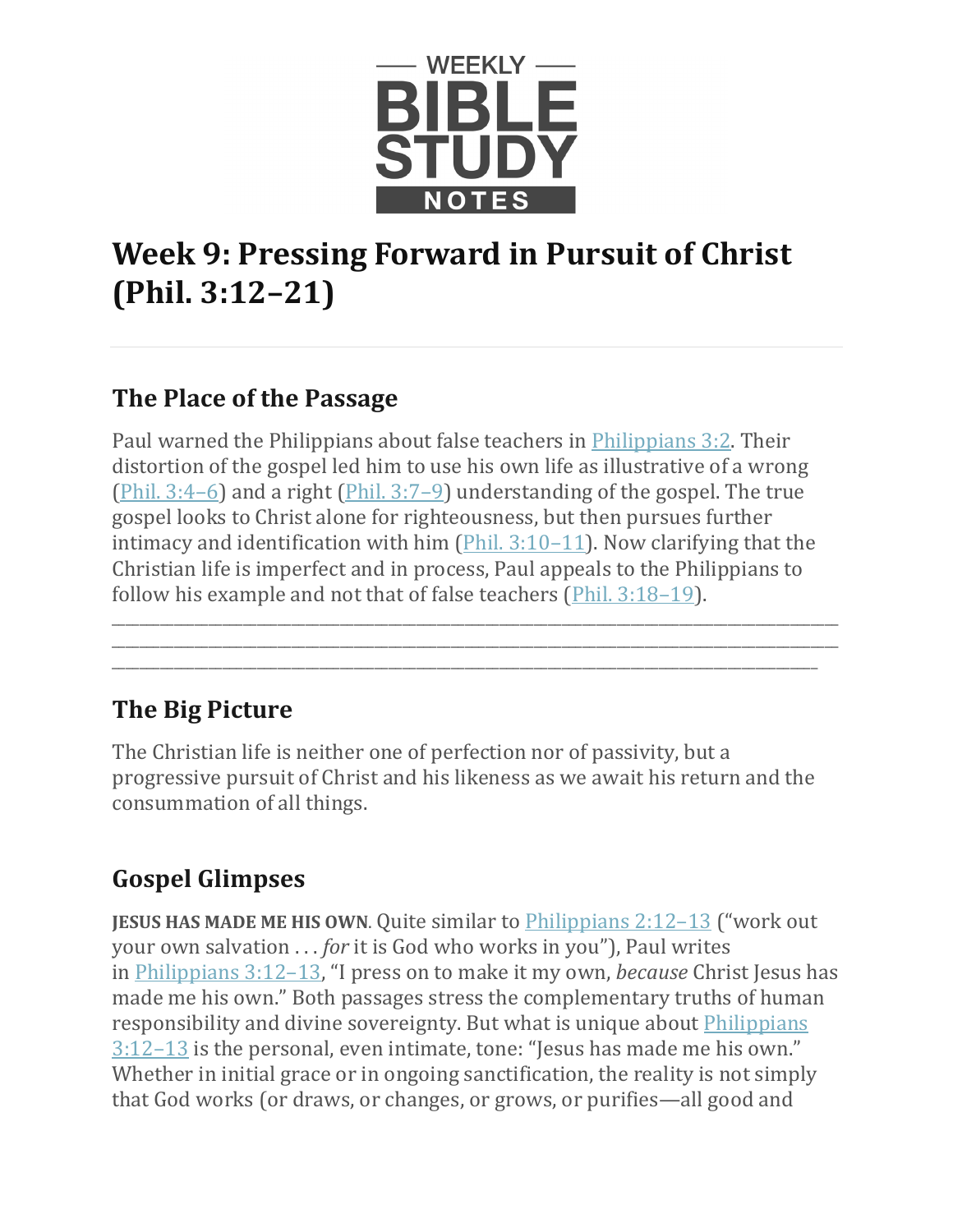

important!), but that Jesus is making us his own. He is powerfully at work in us *because* he has taken us as his own. This should daily energize us, as it did Paul, to "press on to make it my own," even "straining forward" to Christ and Christlikeness [\(Phil. 3:12–14\)](https://www.esv.org/Phil.%203%3A12%E2%80%9314/).

\_\_\_\_\_\_\_\_\_\_\_\_\_\_\_\_\_\_\_\_\_\_\_\_\_\_\_\_\_\_\_\_\_\_\_\_\_\_\_\_\_\_\_\_\_\_\_\_\_\_\_\_\_\_\_\_\_\_\_\_\_\_\_\_\_\_\_\_\_\_\_\_\_\_\_\_\_\_\_\_\_\_\_\_\_\_\_\_\_\_\_\_\_\_\_\_\_\_\_\_\_\_\_\_\_ \_\_\_\_\_\_\_\_\_\_\_\_\_\_\_\_\_\_\_\_\_\_\_\_\_\_\_\_\_\_\_\_\_\_\_\_\_\_\_\_\_\_\_\_\_\_\_\_\_\_\_\_\_\_\_\_\_\_\_\_\_\_\_\_\_\_\_\_\_\_\_\_\_\_\_\_\_\_\_\_\_\_\_\_\_\_\_\_\_\_\_\_\_\_\_\_\_\_\_\_\_\_\_\_\_ \_\_\_\_\_\_\_\_\_\_\_\_\_\_\_\_\_\_\_\_\_\_\_\_\_\_\_\_\_\_\_\_\_\_\_\_\_\_\_\_\_\_\_\_\_\_\_\_\_\_\_\_\_\_\_\_\_\_\_\_\_\_\_\_\_\_\_\_\_\_\_\_\_\_\_\_\_\_\_\_\_\_\_\_\_\_\_\_\_\_\_\_\_\_\_\_\_\_\_\_\_\_

**FROM LOWLINESS TO GLORY**. Paul ends [Philippians 3](https://www.esv.org/Philippians%203/) by rejoicing that when Jesus returns he "will transform our lowly body to be like his glorious body" [\(Phil. 3:21\)](https://www.esv.org/Phil.%203%3A21/). The path from lowliness to glory is a well-trodden one by this point in Philippians. The supreme example is that of Christ in his incarnation and crucifixion, leading to his resurrection and exaltation [\(Phil. 2:5–11\)](https://www.esv.org/Phil.%202%3A5%E2%80%9311/). Similarly, Paul's life being "poured out as a drink offering" (in execution) is something to "rejoice" in since it will demonstrate, at the "day of Christ," that he "did not run in vain" [\(Phil. 3:16–17\)](https://www.esv.org/Phil.%203%3A16%E2%80%9317/). Epaphroditus, too, was "near to death" (Phil. 3:27) because of his service to Paul on the Philippians' behalf. God rescued him from life-threatening sickness; thus, the church should "honor" him (Phil. 3:29). Paul, again in *Philippians 3*, recounts his great "loss" for the sake of Christ [\(Phil. 3:4–8\)](https://www.esv.org/Phil.%203%3A4%E2%80%938/)—a passage that ends with his expectation and longing to "attain the resurrection from the dead" [\(Phil. 3:11\)](https://www.esv.org/Phil.%203%3A11/). So, too, [Philippians 3:21](https://www.esv.org/Philippians%203%3A21/) treks that path between present lowliness ("our lowly body") and future glory ("transform our lowly body to be like his glorious body"). All put together, it is clear that Paul is making an important point!

#### Definition: Crucifixion

A means of execution in which the person was fastened, by ropes or nails, to a crossbeam that was then raised and attached to a vertical beam, forming a cross (the root meaning of "crucifixion"). The process was designed to maximize pain and humiliation, and to serve as a deterrent for other potential offenders. Jesus suffered this form of execution [\(Matt. 27:32–56\)](https://www.esv.org/Matt.%2027%3A32%E2%80%9356/), not for any

\_\_\_\_\_\_\_\_\_\_\_\_\_\_\_\_\_\_\_\_\_\_\_\_\_\_\_\_\_\_\_\_\_\_\_\_\_\_\_\_\_\_\_\_\_\_\_\_\_\_\_\_\_\_\_\_\_\_\_\_\_\_\_\_\_\_\_\_\_\_\_\_\_\_\_\_\_\_\_\_\_\_\_\_\_\_\_\_\_\_\_\_\_\_\_\_\_\_\_\_\_\_\_\_\_ \_\_\_\_\_\_\_\_\_\_\_\_\_\_\_\_\_\_\_\_\_\_\_\_\_\_\_\_\_\_\_\_\_\_\_\_\_\_\_\_\_\_\_\_\_\_\_\_\_\_\_\_\_\_\_\_\_\_\_\_\_\_\_\_\_\_\_\_\_\_\_\_\_\_\_\_\_\_\_\_\_\_\_\_\_\_\_\_\_\_\_\_\_\_\_\_\_\_\_\_\_\_\_\_\_ \_\_\_\_\_\_\_\_\_\_\_\_\_\_\_\_\_\_\_\_\_\_\_\_\_\_\_\_\_\_\_\_\_\_\_\_\_\_\_\_\_\_\_\_\_\_\_\_\_\_\_\_\_\_\_\_\_\_\_\_\_\_\_\_\_\_\_\_\_\_\_\_\_\_\_\_\_\_\_\_\_\_\_\_\_\_\_\_\_\_\_\_\_\_\_\_\_\_\_\_\_\_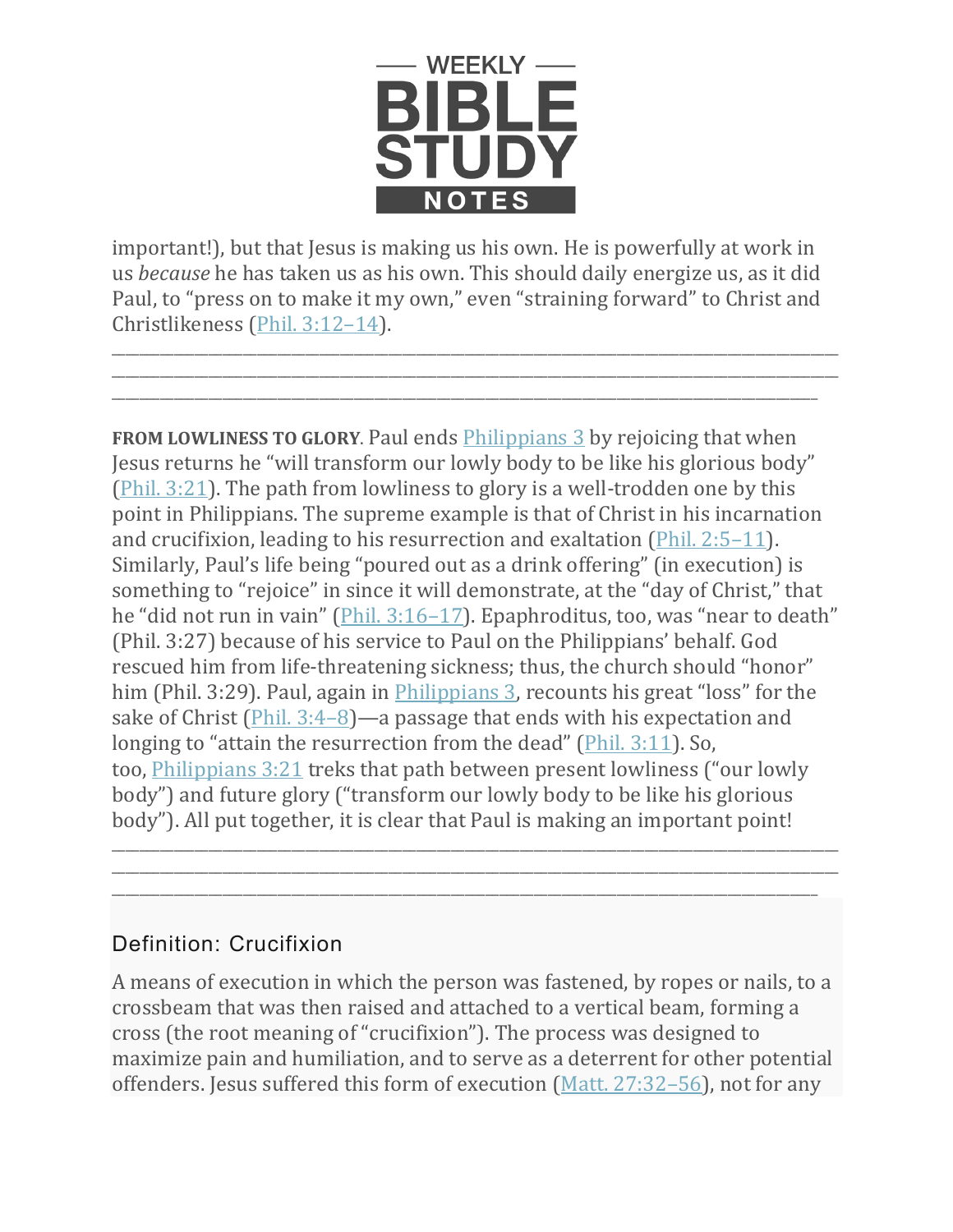

offense he had committed [\(Heb. 4:15\)](https://www.esv.org/Heb.%204%3A15/) but as the atoning sacrifice for all who would believe in him [\(John 3:16\)](https://www.esv.org/John%203%3A16/).

## **Whole-Bible Connections**

**ALL THINGS SUBJECTED TO JESUS**. Paul speaks of "the power that enables" Christ "to subject all things to himself" ( $\frac{Phi.3:21}{Phi.}$  He has already made the point that, because of who Christ is and because of his obedient death, he was raised and is now "highly exalted" [\(Phil. 2:5–11\)](https://www.esv.org/Phil.%202%3A5%E2%80%9311/). His power and authority are supreme and universal. In that sense, all things have *already* been subjected to him  $(1$  Cor. 15:28; [1 Pet. 3:22\)](https://www.esv.org/1%20Pet.%203%3A22/). But experience as well as God's Word tells us that much of the world still does not bow before or confess Christ. Hebrews explains this: The Father has put "everything in subjection to him" and "left nothing outside his control;" but "at present, we do not yet see everything in subjection to him" [\(Heb. 2:8\)](https://www.esv.org/Heb.%202%3A8/). When the King returns a second time, his rule, authority, and power will be universally and unavoidably manifest [\(Phil. 2:1–](https://www.esv.org/Phil.%202%3A1%E2%80%9311/) [11\)](https://www.esv.org/Phil.%202%3A1%E2%80%9311/). The power that will one day abolish all earthly authority, enemies, even Satan, and death itself, is *the same power* that will "transform our lowly body to be like his glorious body." He will do it "by the power that enables him even to subject all things to himself" [\(Phil. 3:21\)](https://www.esv.org/Phil.%203%3A21/).

\_\_\_\_\_\_\_\_\_\_\_\_\_\_\_\_\_\_\_\_\_\_\_\_\_\_\_\_\_\_\_\_\_\_\_\_\_\_\_\_\_\_\_\_\_\_\_\_\_\_\_\_\_\_\_\_\_\_\_\_\_\_\_\_\_\_\_\_\_\_\_\_\_\_\_\_\_\_\_\_\_\_\_\_\_\_\_\_\_\_\_\_\_\_\_\_\_\_\_\_\_\_\_\_\_ \_\_\_\_\_\_\_\_\_\_\_\_\_\_\_\_\_\_\_\_\_\_\_\_\_\_\_\_\_\_\_\_\_\_\_\_\_\_\_\_\_\_\_\_\_\_\_\_\_\_\_\_\_\_\_\_\_\_\_\_\_\_\_\_\_\_\_\_\_\_\_\_\_\_\_\_\_\_\_\_\_\_\_\_\_\_\_\_\_\_\_\_\_\_\_\_\_\_\_\_\_\_\_\_\_

#### \_\_\_\_\_\_\_\_\_\_\_\_\_\_\_\_\_\_\_\_\_\_\_\_\_\_\_\_\_\_\_\_\_\_\_\_\_\_\_\_\_\_\_\_\_\_\_\_\_\_\_\_\_\_\_\_\_\_\_\_\_\_\_\_\_\_\_\_\_\_\_\_\_\_\_\_\_\_\_\_\_\_\_\_\_\_\_\_\_\_\_\_\_\_\_\_\_\_\_\_\_\_ **Theological Soundings**

**INDWELLING SIN**. When Paul acknowledges his spiritual imperfection in [Philippians 3:12–14,](https://www.esv.org/Philippians%203%3A12%E2%80%9314/) he is assuming a theological category that is fundamental to the Christian life. The absence of perfection assumes the presence of sin. While sin's dominion has been crushed by God's regenerating grace [\(Rom. 6:1–14\)](https://www.esv.org/Rom.%206%3A1%E2%80%9314/), and his law has been written on the heart, creating new desires [\(Jer. 31:33\)](https://www.esv.org/Jer.%2031%3A33/), there is a principle of remaining indwelling sin—what Paul often calls "the flesh" [\(Rom. 13:14;](https://www.esv.org/Rom.%2013%3A14/) [Gal. 5:16–23;](https://www.esv.org/Gal.%205%3A16%E2%80%9323/) [Col. 2:23\)](https://www.esv.org/Col.%202%3A23/). Sin has been dealt a deathblow in regeneration, but it dies a slow death. In many ways, it is still quite active. The passions of the flesh "wage war against your soul" [\(1 Pet.](https://www.esv.org/1%20Pet.%202%3A11/)  [2:11\)](https://www.esv.org/1%20Pet.%202%3A11/). This is a slow and lifelong war. Thus, hard work is assumed in Paul's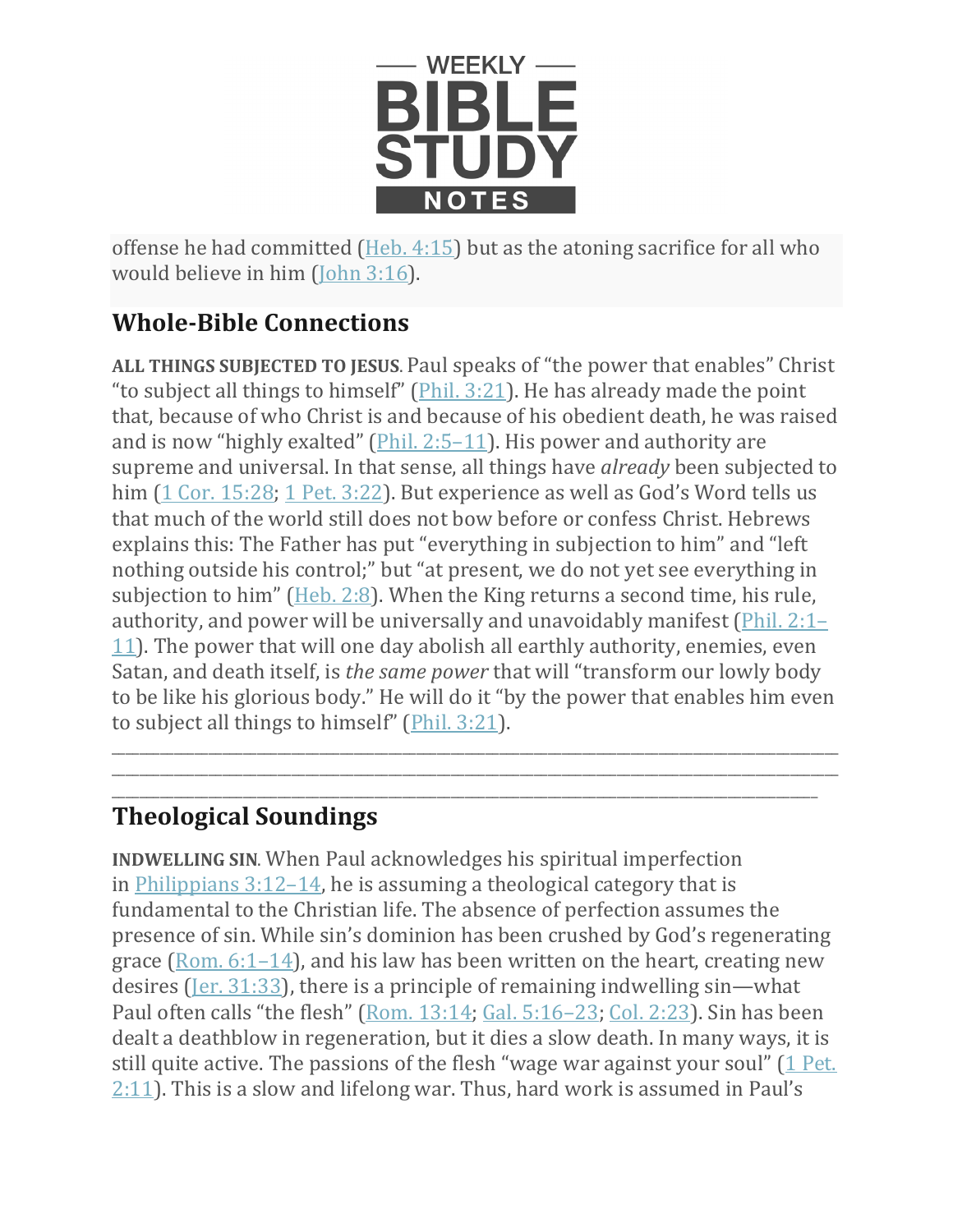

language of "pressing on" and "straining forward." But progress is also assumed. The race is run in steps—often small (and at times backward!), but we pray and strive for "progress" [\(Phil. 1:25\)](https://www.esv.org/Phil.%201%3A25/). Such growth isn't gained through performance of the law [\(Phil. 3:2\)](https://www.esv.org/Phil.%203%3A2/) but in knowing and seeking Christ [\(Phil. 3:1–14;](https://www.esv.org/Phil.%203%3A1%E2%80%9314/) see also [2 Cor. 3:18\)](https://www.esv.org/2%20Cor.%203%3A18/).

\_\_\_\_\_\_\_\_\_\_\_\_\_\_\_\_\_\_\_\_\_\_\_\_\_\_\_\_\_\_\_\_\_\_\_\_\_\_\_\_\_\_\_\_\_\_\_\_\_\_\_\_\_\_\_\_\_\_\_\_\_\_\_\_\_\_\_\_\_\_\_\_\_\_\_\_\_\_\_\_\_\_\_\_\_\_\_\_\_\_\_\_\_\_\_\_\_\_\_\_\_\_\_\_\_ \_\_\_\_\_\_\_\_\_\_\_\_\_\_\_\_\_\_\_\_\_\_\_\_\_\_\_\_\_\_\_\_\_\_\_\_\_\_\_\_\_\_\_\_\_\_\_\_\_\_\_\_\_\_\_\_\_\_\_\_\_\_\_\_\_\_\_\_\_\_\_\_\_\_\_\_\_\_\_\_\_\_\_\_\_\_\_\_\_\_\_\_\_\_\_\_\_\_\_\_\_\_\_\_\_ \_\_\_\_\_\_\_\_\_\_\_\_\_\_\_\_\_\_\_\_\_\_\_\_\_\_\_\_\_\_\_\_\_\_\_\_\_\_\_\_\_\_\_\_\_\_\_\_\_\_\_\_\_\_\_\_\_\_\_\_\_\_\_\_\_\_\_\_\_\_\_\_\_\_\_\_\_\_\_\_\_\_\_\_\_\_\_\_\_\_\_\_\_\_\_\_\_\_\_\_\_\_

**HEAVEN**. [Philippians 3:20](https://www.esv.org/Philippians%203%3A20/) says that "our citizenship is in heaven." What is heaven? At the consummation of all things there will be a completely reconstructed creation, a new heaven and a new earth [\(Rev. 21–22\)](https://www.esv.org/Rev.%2021%E2%80%9322/). However, heaven is not just a future reality and place. Nor is it simply the dwelling of those who die before Christ's return. Heaven is also a present, invisible reality for the saints living on earth. Every Christian is already "blessed . . . with every spiritual blessing in the heavenly places" [\(Eph. 1:3\)](https://www.esv.org/Eph.%201%3A3/). Raised up with Christ in regeneration, we are mysteriously but really "seated . . . with him in the heavenly places" [\(Eph. 2:6\)](https://www.esv.org/Eph.%202%3A6/). So when Paul writes "our citizenship is in heaven" [\(Phil. 3:20\)](https://www.esv.org/Phil.%203%3A20/), he is not only encouraging us to think about where we *will go*, but also about where we *are now*. It is a concept as majestic as it is mysterious. We "see" this realm now only with the eyes of faith  $(2 \text{ Cor. } 4:18)$ . We must "set our minds" on it [\(Col. 3:2\)](https://www.esv.org/Col.%203%3A2/) and long for the day when "heaven" will not only become visible but will overtake and transform everything.

#### Definition: Flesh

Depending on the immediate context, either skin  $($ Lev. 4:11 $)$ , a living being [\(Gen. 6:13\)](https://www.esv.org/Gen.%206%3A13/), or sinful human nature [\(Rom. 8:3\)](https://www.esv.org/Rom.%208%3A3/).

\_\_\_\_\_\_\_\_\_\_\_\_\_\_\_\_\_\_\_\_\_\_\_\_\_\_\_\_\_\_\_\_\_\_\_\_\_\_\_\_\_\_\_\_\_\_\_\_\_\_\_\_\_\_\_\_\_\_\_\_\_\_\_\_\_\_\_\_\_\_\_\_\_\_\_\_\_\_\_\_\_\_\_\_\_\_\_\_\_\_\_\_\_\_\_\_\_\_\_\_\_\_\_\_\_ \_\_\_\_\_\_\_\_\_\_\_\_\_\_\_\_\_\_\_\_\_\_\_\_\_\_\_\_\_\_\_\_\_\_\_\_\_\_\_\_\_\_\_\_\_\_\_\_\_\_\_\_\_\_\_\_\_\_\_\_\_\_\_\_\_\_\_\_\_\_\_\_\_\_\_\_\_\_\_\_\_\_\_\_\_\_\_\_\_\_\_\_\_\_\_\_\_\_\_\_\_\_\_\_\_ \_\_\_\_\_\_\_\_\_\_\_\_\_\_\_\_\_\_\_\_\_\_\_\_\_\_\_\_\_\_\_\_\_\_\_\_\_\_\_\_\_\_\_\_\_\_\_\_\_\_\_\_\_\_\_\_\_\_\_\_\_\_\_\_\_\_\_\_\_\_\_\_\_\_\_\_\_\_\_\_\_\_\_\_\_\_\_\_\_\_\_\_\_\_\_\_\_\_\_\_\_\_

#### **Personal Implications**